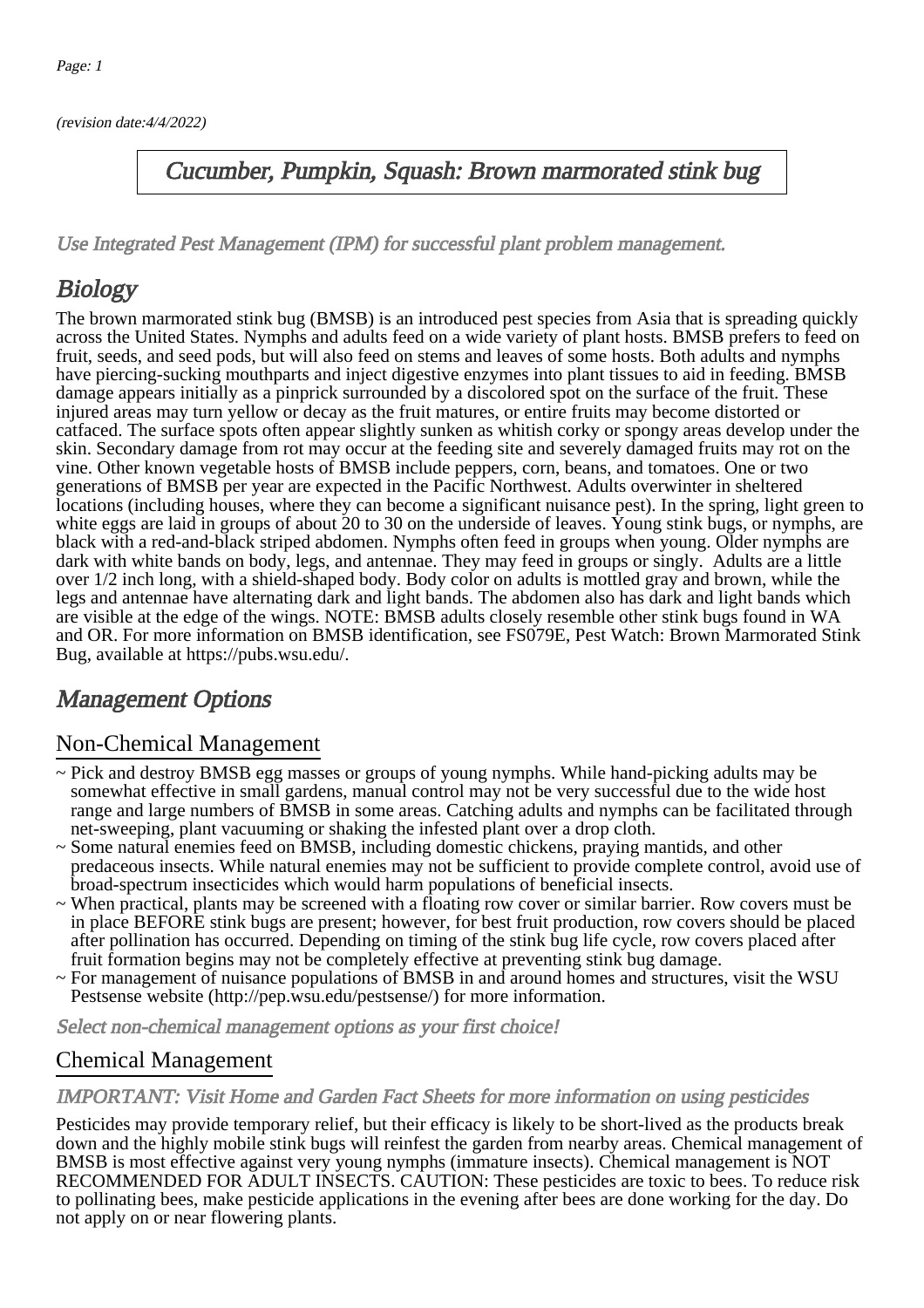#### Listed below are examples of pesticides that are legal in Washington. Always read and follow all label directions.

- $\sim$  Ort Ortho Bug B Gon Insect Killer for Lawns & Gardens Conc active ingredient: bifenthrin, zeta-cypermethrin EPA reg no: 279-9535-239
- $\sim$  Saf Safer Brand BioNEEM Multi-Purpose Insecticide & Repellent Conc [Organic] active ingredient: azadirachtin EPA reg no: 70051-6-42697
- ~ This list may not include all products registered for this use.